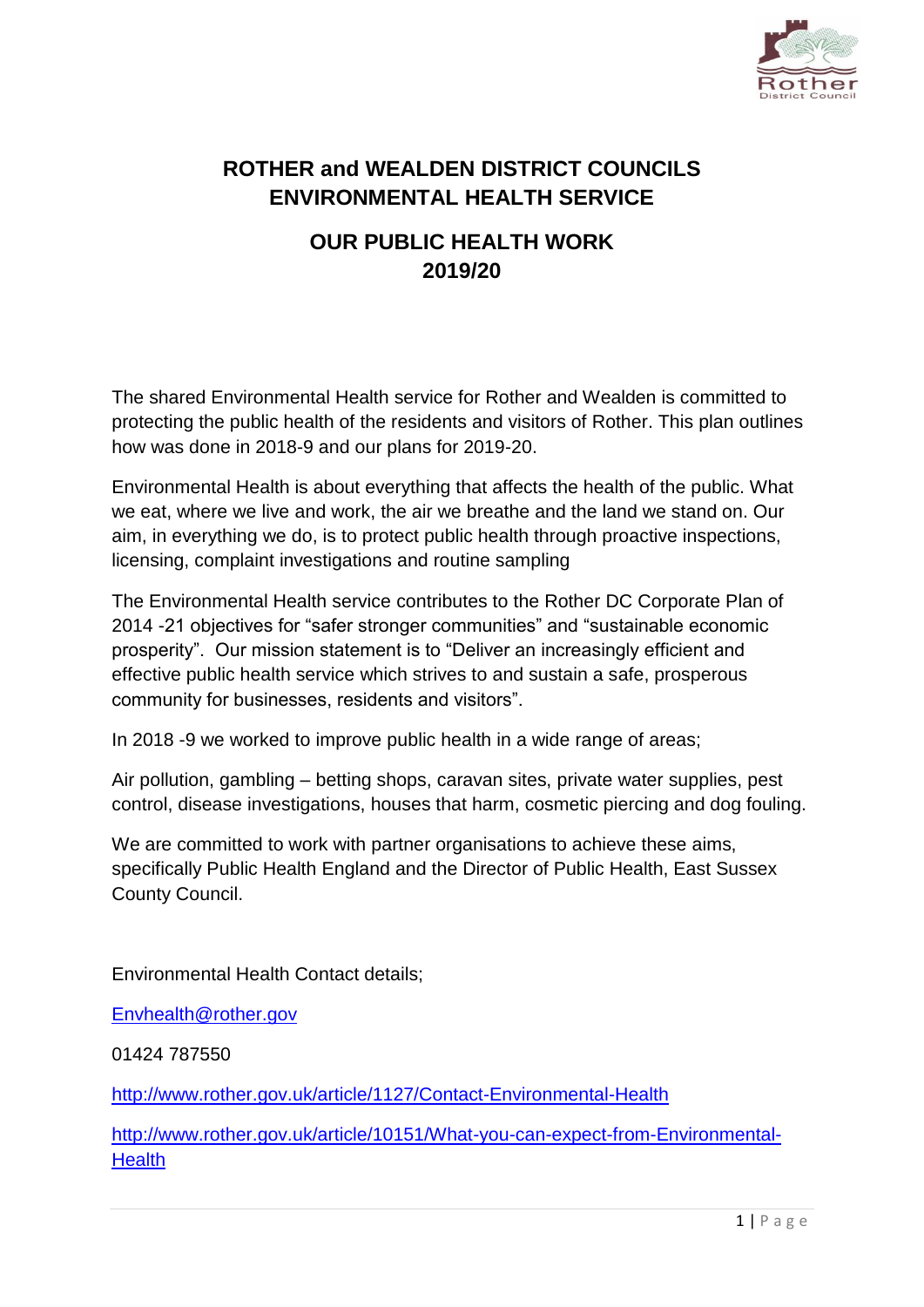

## **CONTENTS**

|                                                                       | Page |
|-----------------------------------------------------------------------|------|
| <b>AIR QUALITY</b>                                                    |      |
| <b>GAMBLING RELATED HARM</b>                                          | 4    |
| <b>CARAVAN SITES</b>                                                  | 5    |
| PRIVATE WATER SUPPLIES                                                | 6    |
| <b>PEST CONTROL</b>                                                   |      |
| <b>DISEASE INVESTIGATIONS</b>                                         | 8    |
| <b>HOUSES THAT HARM</b>                                               | 9    |
| ACUPUNCTURE, BODY PIERCING, ELECTROLYSIS, SEMI                        | 10   |
| PERMANENT MAKE UP and TATTOOING                                       |      |
| <b>DOG FOULING</b>                                                    | 11   |
| Appendix- Relationship between Environmental Health and Public Health | 12   |

#### **Service overview**

| <b>Food Safety</b>          | Licensing                      | <b>Health and Safety</b>      |
|-----------------------------|--------------------------------|-------------------------------|
| Hygiene standards           | Alcohol                        | in workplaces where HSE       |
| <b>Exported Foods</b>       | <b>Animal Welfare</b>          | are not the enforcing         |
| Food related illness        | Gambling                       | authority (e.g. industrial    |
| Food hygiene Rating         | <b>Regulated Entertainment</b> | premises)                     |
| Scheme                      | Taxis                          | Accident investigations       |
| Training                    |                                | <b>Safety Advisory Groups</b> |
| <b>Community Protection</b> | <b>Public Health</b>           | <b>Environmental</b>          |
| Anti social behaviour       | <b>Infectious Diseases</b>     | <b>Protection</b>             |
| <b>Contaminated Land</b>    | <b>Private Water Supplies</b>  | <b>Air Quality</b>            |
| Drainage                    | <b>Filthy and Verminous</b>    | <b>Contaminated Land</b>      |
| <b>Noise</b>                | Pest and Dog Control           | <b>Permits</b>                |
| Waste                       | <b>Funerals</b>                | Radiation monitoring          |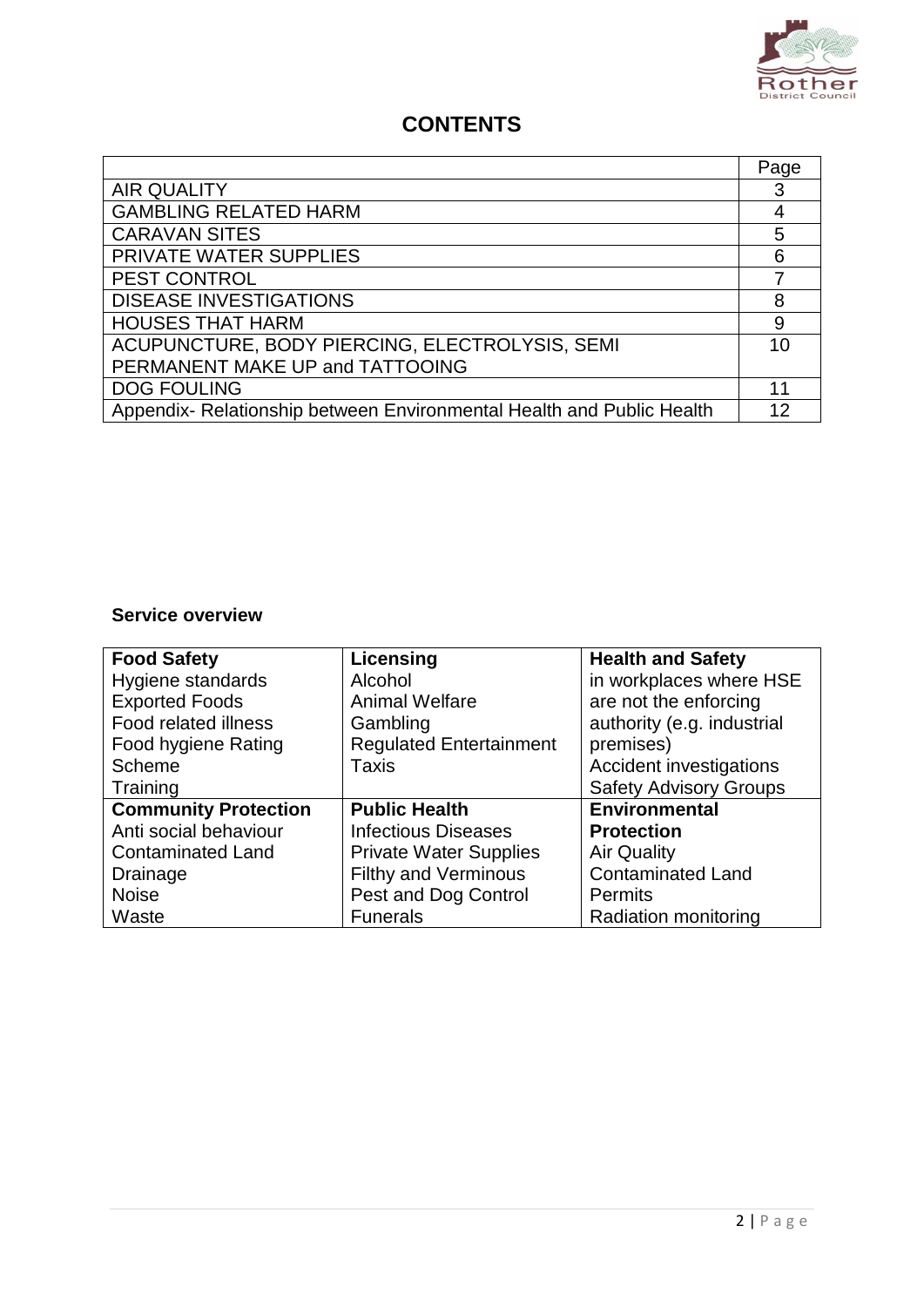

### **AIR QUALITY**

One of the most urgent public health issues, in terms of mortality, is that of air quality. The World Health Organisation (WHO) places the mortality rate from air pollution in the United Kingdom at 25.7 per 100,000.



Smog surrounds The Shard and St Paul's Cathedral in London April 2017credit Reuters

Air pollution is caused by road traffic, industry, oil and wood burning and power plants and contributes to onset of heart disease and cancer. The WHO has described this situation as "a major Environmental Health problem affecting everyone", where national and international policy makers need to tackle this "toxic air crisis".

Officers monitor air quality at different locations within Rother to check levels of pollutants that can cause disease specifically nitrogen dioxide and particulate matters. These pollutants are caused by vehicle emissions. Monitoring for ozone is carried out in Rye Harbour because levels have been high since 2011. Ozone is formed when sunshine reacts with industrial emissions and is an issue in many parts of South East England.

The air quality report for the Rother district in 2018 shows that all national standards were met, it can be read at

<http://www.rother.gov.uk/article/12796/Monitoring-air-quality>

The data and information that Environmental Health Officers gather is used to notify the public of air pollution events through Sussex air Alert. Residents with asthma or any circulatory/pulmonary disease are encouraged to sign up for update texts on the air quality in their locality with Sussex Air Alert

<http://www.sussex-air.net/AirAlert/>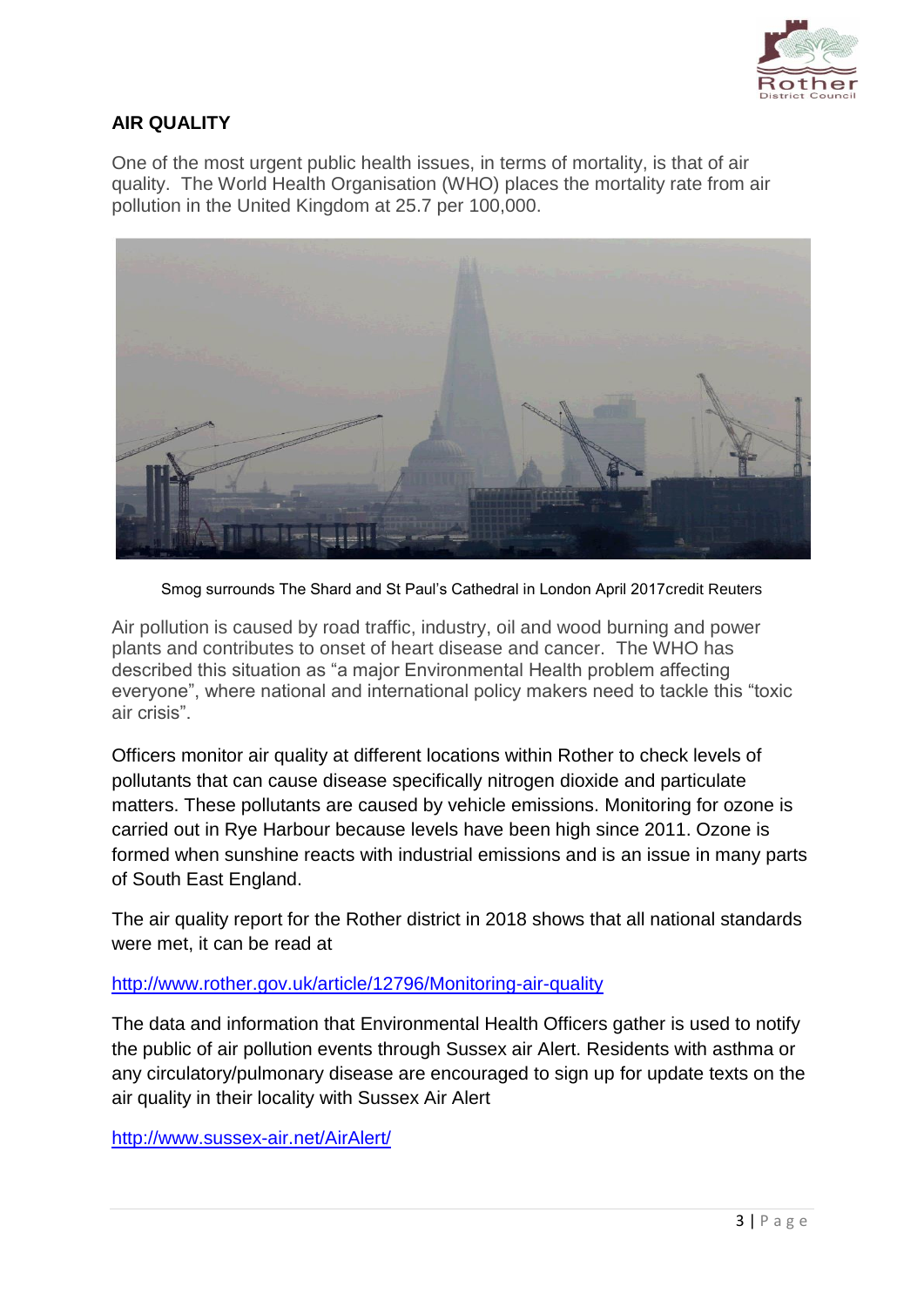

#### **GAMBLING RELATED HARM**

The Gambling Commission announced in 2018 that gambling related harm is a public health issue. Problem gambling exists with other conditions such as mental health problems or substance misuse and leads to problems with housing, debt, criminal justice and employment. The Gambling Commission report estimates the cost to the public purse of problem gambling between £260 million and £1.2 billion a year in England.

In response Environmental Health designed an inspection project for betting shops with two aims; to reduce the likelihood of gambling related harms on the young and those vulnerable to gambling and to reduce the likelihood of work related violence to employees by ensuring that employers effectively manage health and safety.

The incidence of violence in betting shops against workers, often alone and at night has seen a dramatic increase in recent years. This photograph is from CCTV in a betting shop in Scotland and shows the moment a customer breached the betting booth and subsequently stabbed the employee.



Image courtesy BBC

Betting shops are licensed as "premises" by Rother District Council. Environmental Health Officers are authorised and experienced in both health and safety at work and licensing.

Environmental Health Officers inspected every betting shop in Rother in 2018-9. Each inspection took an average of two hours, advice was given as appropriate and instant feedback confirmed in a hand written report. Every business received a formal letter setting out the findings of the inspection. Overall compliance with both licensing and health and safety was good. All matters discussed were minor housekeeping.

Given the national concerns, it was re assuring that compliance in Rother betting shops was good – further inspections are not planned this year but inspection of off licences and family amusement centres are planned for 2019-20.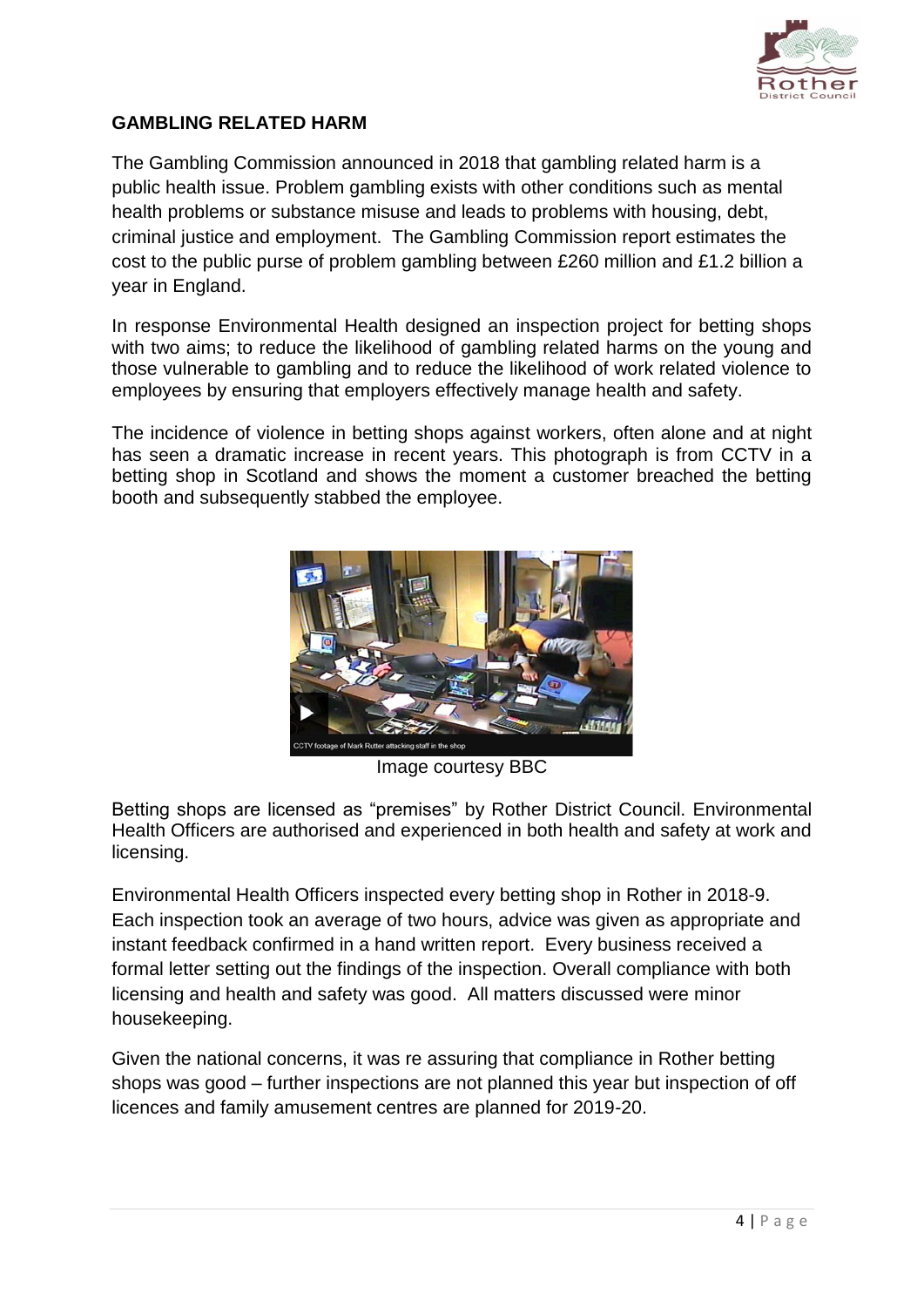

### **CARAVAN SITES**

Well laid out and well managed caravan sites are a safe environment for holidaymakers and contribute to a strong local economy.



Image of well laid out caravan park courtesy of UK aerial imaging

Poorly laid out caravan sites are a fire risk. Overcrowding on caravan sites can overwhelm site facilities particularly refuse disposal, sewage and toilets. In 2018 inspections were made of five licensed caravan parks and over forty complaints investigated. In all these cases advice was given to the businesses and instructions given to improve conditions.

To protect holiday makers and to maintain the touring and static caravan sites within the Rother District as holiday centres the Environmental Health department will;

- 1. Issue caravan site licences with standard conditions to regulate site conditions
- 2. Caravan sites will be visited in the summer months of 2019 to check they are compliant with their licences.
- 3. If fire precautions are an issue we will work with ESFRS to resolve
- 4. Enforcement action may be taken where sites do not comply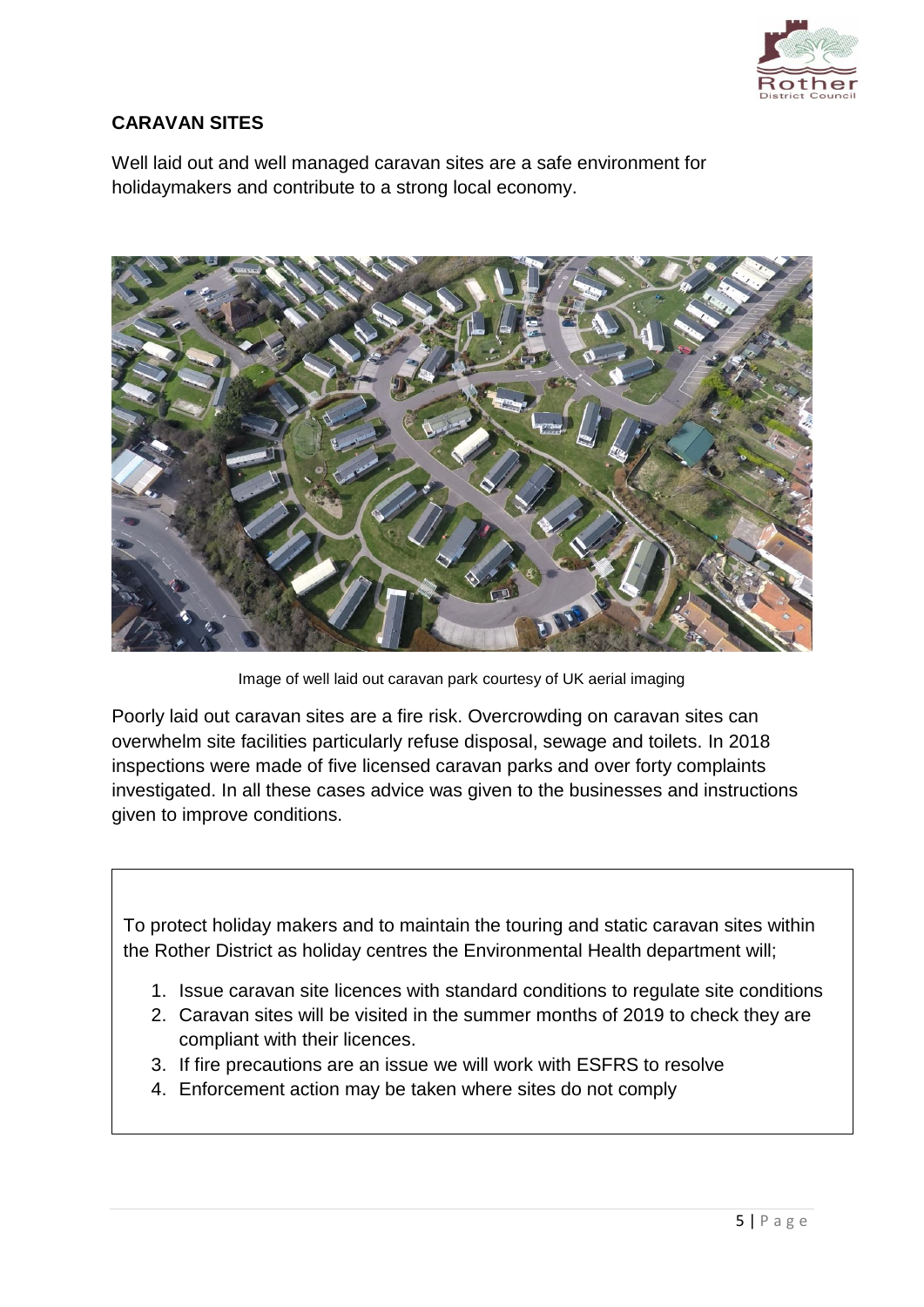

#### **PRIVATE WATER SUPPLIES**

There are between sixty and seventy households in the Rother district that are dependant on wells, boreholes and springs for their drinking water. Such supplies may not be treated with chlorine. Private water supplies can become contaminated with Campylobacter, E.coli, Giardia and Cryptosporidium and may pose a threat to health, especially for children.

In 2018-9 five separate private water supplies were visited by an Environmental Health Officer. Each supply feeds more than one household. The EHO inspected the system, assessed the conditions and sampled the water. The samples were analysed for a range of contaminants. One supply had unacceptable levels of contaminants and a temporary potable supply was used until the necessary works were completed.

To continue to make sure these risks are controlled the Environmental Health department will;



EHO Water sampling

- Provide advice to consumers through the website and in person
- Sample and risk assess the large supplies
- Act on significant risks to health found during the risk assessment
- Agree to sample from small supplies when asked by householders
- Survey the district for unknown supplies
- Check the source of water in all food businesses

For further details please go to

<http://www.rother.gov.uk/article/12231/Private-Water-Supplies>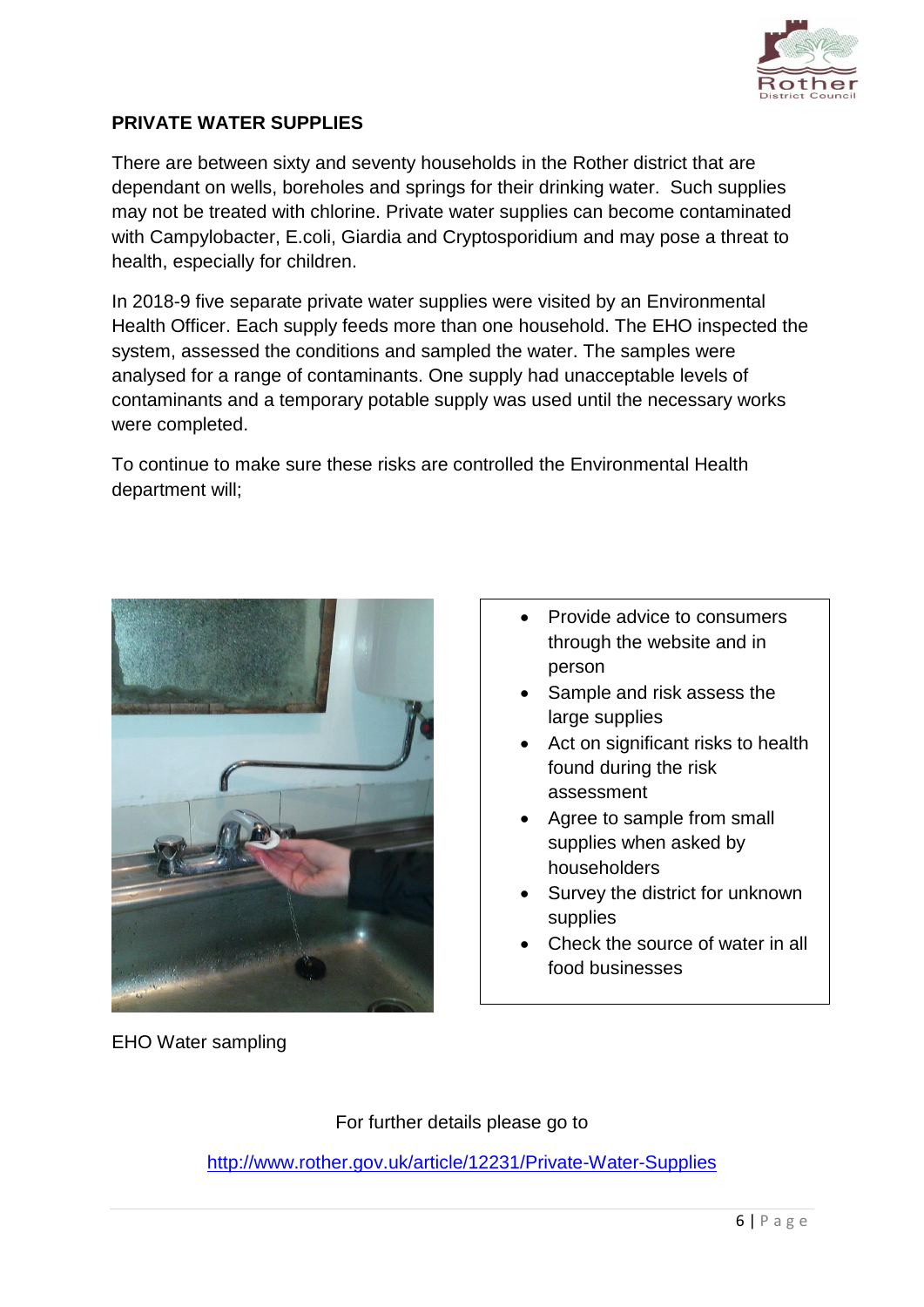

#### **PEST CONTROL**

The control of rats and mice is central to public health. Rats and mice can carry a variety of diseases including Salmonella and E.coli. When pests are found in a household they must be dispatched, the house thoroughly cleaned and the structure repaired to prevent their re entry. Wasp colonies establish in/outside homes in the late spring or summer. A swarm may arrive suddenly making rooms uninhabitable. A wasp sting is painful to most people but for some it can trigger an anaphylactic shock. In 2018 Rother Council received nearly one thousand calls from domestic households about pests. Rats were the most common offender. The overwhelming majority of households and businesses responded positively to the advice given to them by the pest control officer. There were four separate cases that posed such a threat to public health that immediate enforcement action was taken.

To control pests the Environmental Health department will continue to:

- Provide a pest control service to the residents of Rother & Wealden
- Treat households for rats, wasps and mice as soon as possible
- Investigate the sources of rat infestations
- Take enforcement action against landowners who have allowed rats to shelter and find food on their land



Photograph of a wasp's nest taken by pest controller

To learn more or to book a pest control treatment please goes to <http://www.rother.gov.uk/article/1054/Pest-control>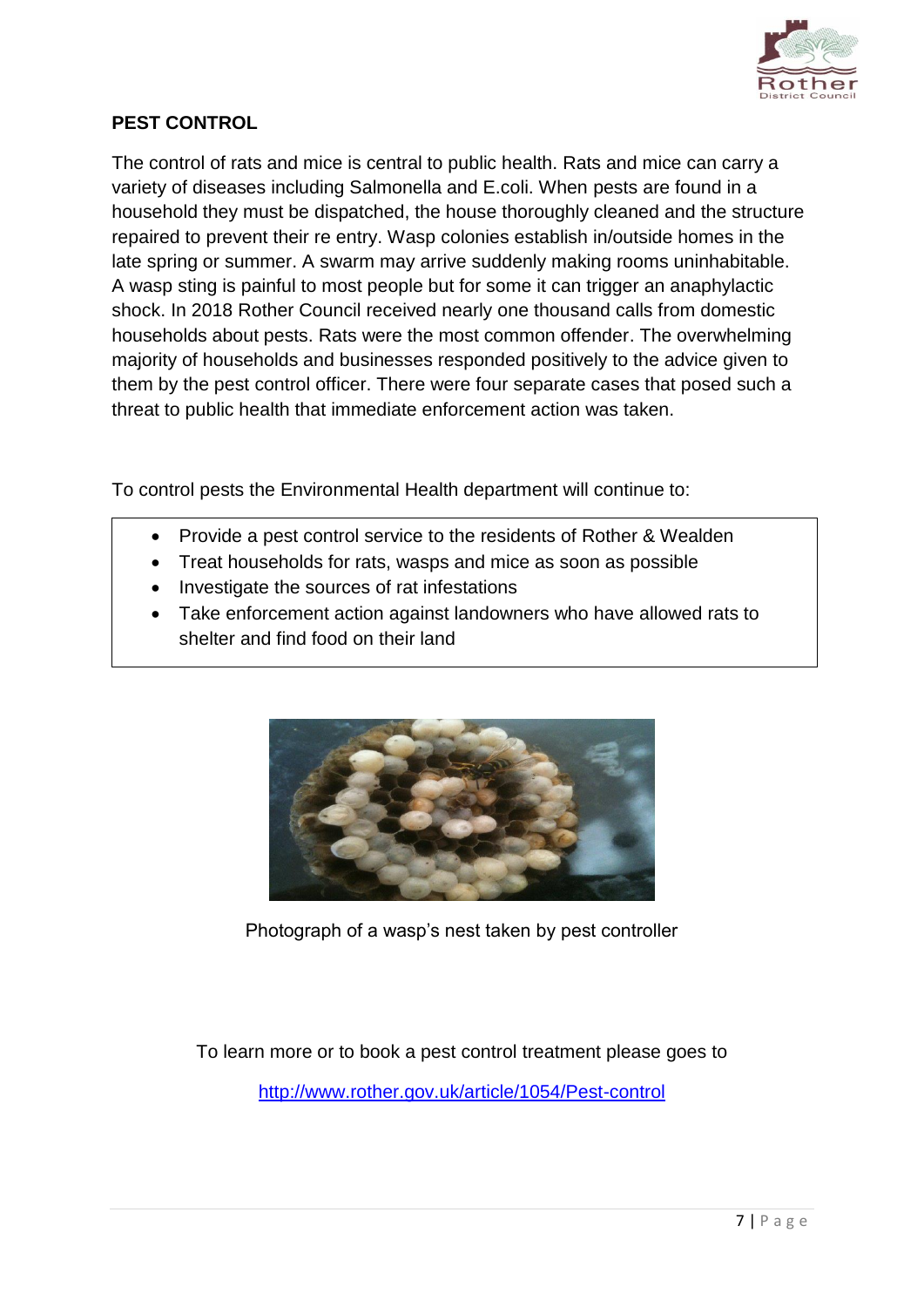

#### **DISEASE INVESTIGATIONS**

Public Health England report cases of infectious disease such as Salmonella and Campylobacter, which occur in the community to the Environmental Health department. These infections can be passed from person to person and through poor food preparation, so it is important that we advise on how they can be stopped. The Environmental Health department has a Duty Manager who is always available to requests for assistance with disease investigations by Public Health England.

In 2018 over two hundred cases were reported to Rother Council by Public Health England. Of these nine required urgent action, patients were interviewed and in some cases instructions were given not to prepare food. A workplace was found to be the source of one infection and enforcement notices were served requiring improvements. To continue to protect public health Environmental Health will;



- Contact every reported case with advice on personal hygiene and food preparation.
- Respond to all requests for assistance from Public Health England
- Where the case is a food handler we will interview them and if necessary take legal action to prevent them from going to work

Salmonella – Public domain image

Reports of TB in a dairy herd are received from the Animal and Plant Health Agency. Our role is to check immediately that the milk is not being used for human consumption or cheese making without pasteurisation.



In 2018-9 there were eleven reports of outstanding TB tests and subsequent TB failures.

In each case prompt contact was made with the business and in some cases arrangements had to be made for pasteurisation.

Public domain image bottle of milk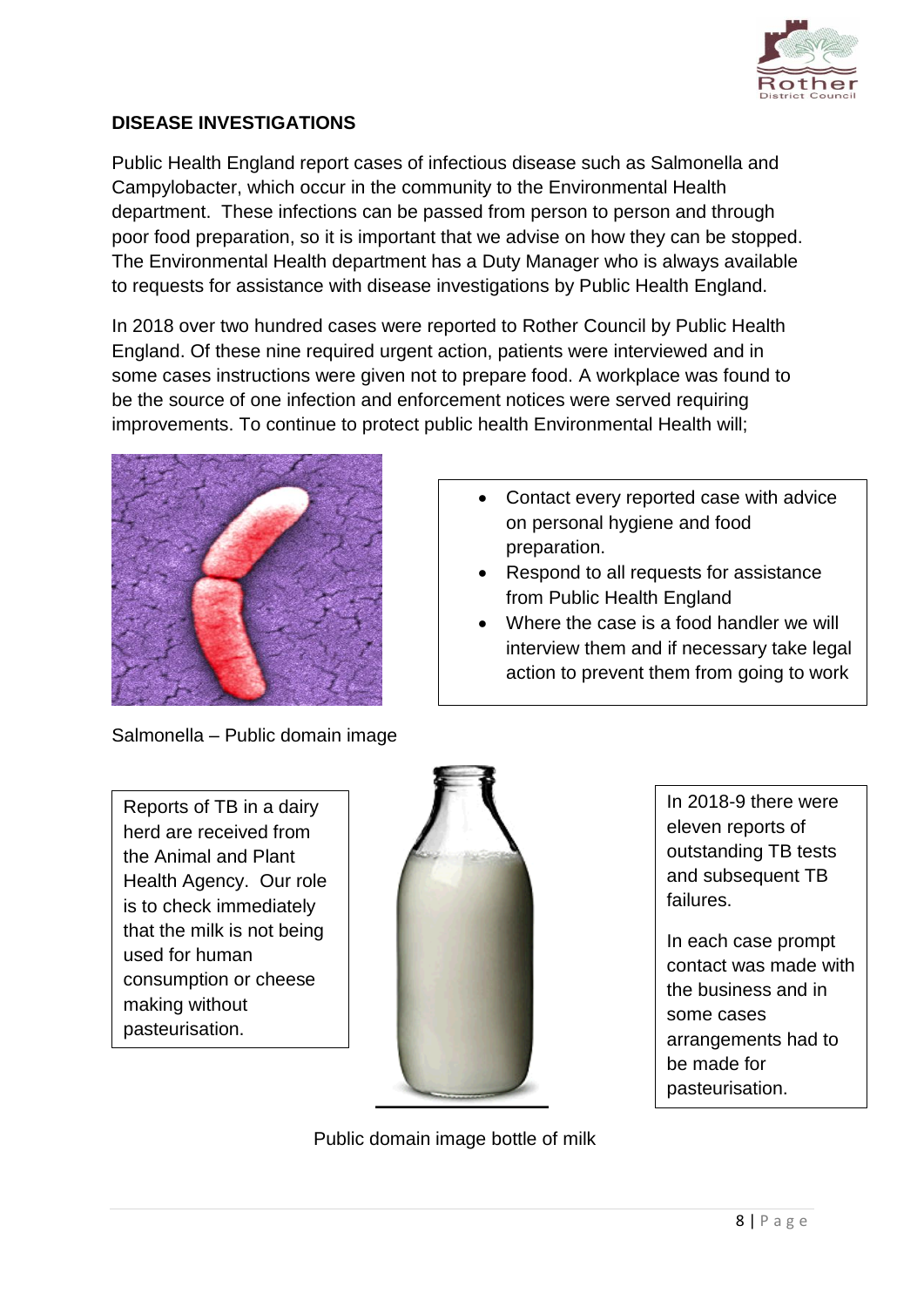

#### HOUSES THAT HARM

An Englishman's home is his castle, so the saying goes. Reality can be so different.

An elderly owner occupier contacted Environmental Health after months of worry about the adjacent neglected property. No one had lived in it for four years and conditions had deteriorated – the garden was overgrown, rats had been seen, drains had overflowed, paintwork and render was cracked, weeds were growing in the structure of the house. Officers visited and agreed that the neglected property was deteriorating and action was needed to prevent further harm.







The owner of the property was located and a written warning sent. No response was received; an enforcement notice was served giving the owner two months to make the necessary repairs. No response received, no work done. A fixed penalty notice for £100 was issued for non compliance with the enforcement notice. This was paid but the work remained outstanding. A second fixed penalty notice was issued and the owner told that if they didn't do the work the council take action and recover costs. Quotes were sought from local firms and the work began. The garden was cleared first, the property was painted, cracks were filled, weeds removed. An invoice for £3769 was sent to the owner.







No payment for the works done was received from the owner. Rother DC paid the contractors and placed a charge with the land registry so when the property is sold all costs with interest will be recovered.

Absent owners who neglect their properties can cause harm to neighbours and incur costs with the local authority. Rother DC is now pursuing an enforced sale of this property which will bring the property back into use.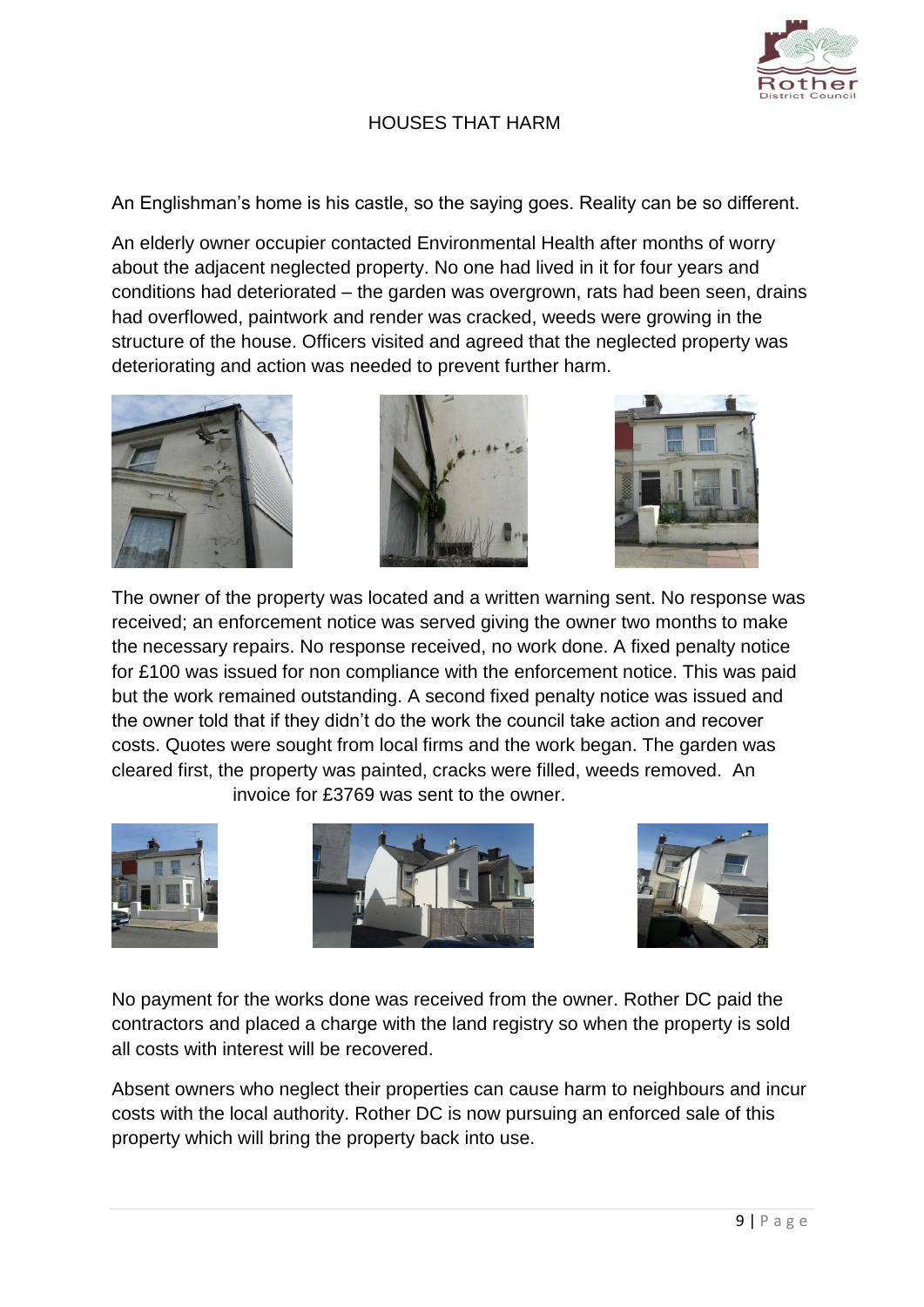

#### **ACUPUNCTURE, BODY PIERCING, ELECTROLYSIS, SEMI PERMANENT SKIN COLOURING and TATTOOING**

Rother DC registers practitioners who use needles to penetrate the skin for treatments for acupuncture, body piercing, electrolysis, semi permanent skin colouring and tattooing. These treatments are popular and when done correctly can give the individual satisfaction with personal appearance.





Each practitioner must comply with the Council's Byelaws to make sure their operation is safe and does not transmit infectious diseases from one client to the next. Blood borne diseases such as Hepatitis are the major concern. There are extensive treatments available to the public on all high streets, microblading, semi permanent skin colouring piercing of eyebrows, lips, nose, genital organs, tattooing etc.

To protect consumers -

- Environmental Health Officers will check that all those who offer cosmetic piercing and associated treatments are registered.
- If not, applications to register will be invited and officers will check that applications are made
- Environmental Health Officers will visit and inspect on each application to make sure hygiene standards are observed

The full byelaws are available at [http://www.rother.gov.uk/article/2717/Byelaws-for](http://www.rother.gov.uk/article/2717/Byelaws-for-regulation-of-cosmetic-piercing-and-skin-colouring-businesses)[regulation-of-cosmetic-piercing-and-skin-colouring-businesses](http://www.rother.gov.uk/article/2717/Byelaws-for-regulation-of-cosmetic-piercing-and-skin-colouring-businesses)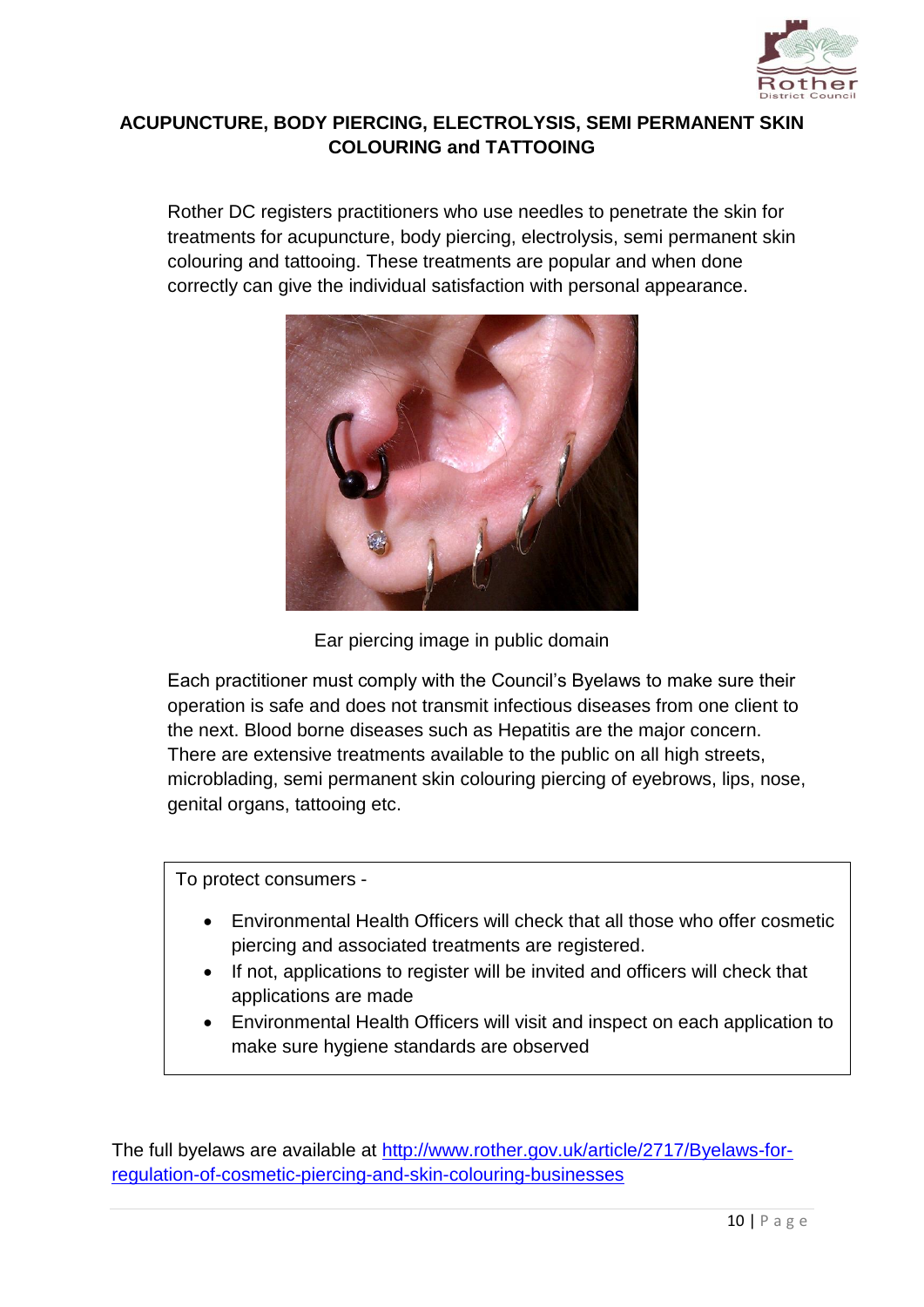

### **DOG FOULING CAMPAIGN 2019**

Are dog walkers more responsible when they think they are being watched? "YES" say Keep Britain Tidy! Their watching eyes are a major deterrent to irresponsible dog owners who refuse to scoop the poop.



Rother District Council adopted the Keep Britain Tidy campaign for the winter of 2018-9 to tackle fifteen dog fouling hotspots. The sites were in Bexhill, Battle, Rye and Westfield. The signs, which glow in the dark, were put at eye level about 25 meters from the different approaches to the hotspot. Each day the signs recharge from sunlight ready for another evening's vigilance.

The Community Warden visited each site eight times, at weekly intervals, to check the level of dog fouling and to talk to any dog walkers. Initially eleven of the fifteen sites showed an immediate improvement. This is a good result for everyone who enjoys Rother's public spaces and pavements. Four of the fifteen sites stubbornly did not show any significant improvement over the eight week programme.

The four sites are Bank Road Sidley, Hillside Road (rear twitten) Bexhill, Tollgates Battle and Westfield playing field. These are to be targeted for enforcement action – the community warden will make regular visits and will issue Fixed Penalty Notices for any dog walker seen to walk away without picking up. This will mean a fine of £80.

To report dog fouling email [foodhs@rother.gov.uk](mailto:foodhs@rother.gov.uk) with as many details as possible. Time, date, dog type, walker's description/details.

Help us to catch the irresponsible few.